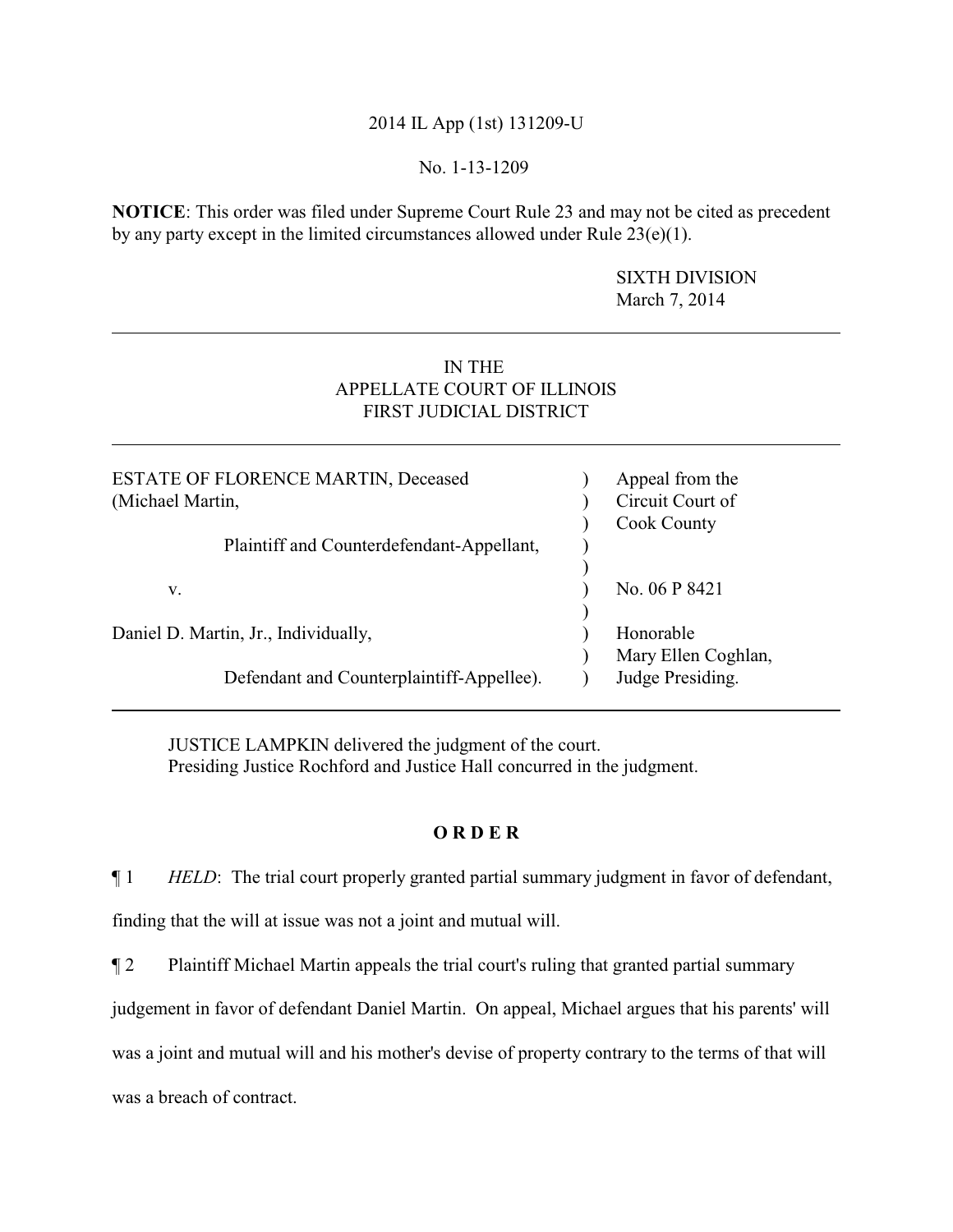¶ 3 For the reasons that follow, we affirm the judgment of the trial court.

¶ 4 I. BACKGROUND

¶ 5 On March 12, 1990, Florence and Daniel Martin, Sr. met with their attorney James Carlson to discuss their testamentary wishes. They were married and had two living children, Michael and Daniel. Mr. and Mrs. Martin wanted to devise their property to Michael and Daniel. At the time, Mr. and Mrs. Martin owned real estate located at 8503 W. Berwyn, Chicago, Illinois (the property), as joint tenants with rights of survivorship. They did not mention to Carlson any agreement between themselves to leave their property equally to both sons. Furthermore, Mr. and Mrs. Martin did not express any desire that the survivor of the two of them could not change the will. That same day, Mr. and Mrs. Martin executed their will, which was entitled "Joint Last Will and Testament of Daniel D. Martin Sr. and Florence M. Martin."

¶ 6 Daniel Senior died in November 1998. Upon his death, Florence, as surviving joint tenant, became the owner of the property.

¶ 7 In July 2005, Florence met with Carlson and discussed placing the property into a land trust. She told Carlson that she had attended a seminar that had discussed the avoidance of probate and provided literature about land trusts. She told Carlson that she wanted a land trust for the property, wanted to avoid probate, and wanted the property to go to Daniel. Based on Florence's directions, Carlson prepared a quit claim deed in trust and a land trust agreement naming only Daniel as the contingent beneficiary upon Florence's death. Later in July 2005, Florence met again with Carlson and, after Carlson went over the documents and explained them to her, Florence signed the quit claim deed in trust and land trust agreement.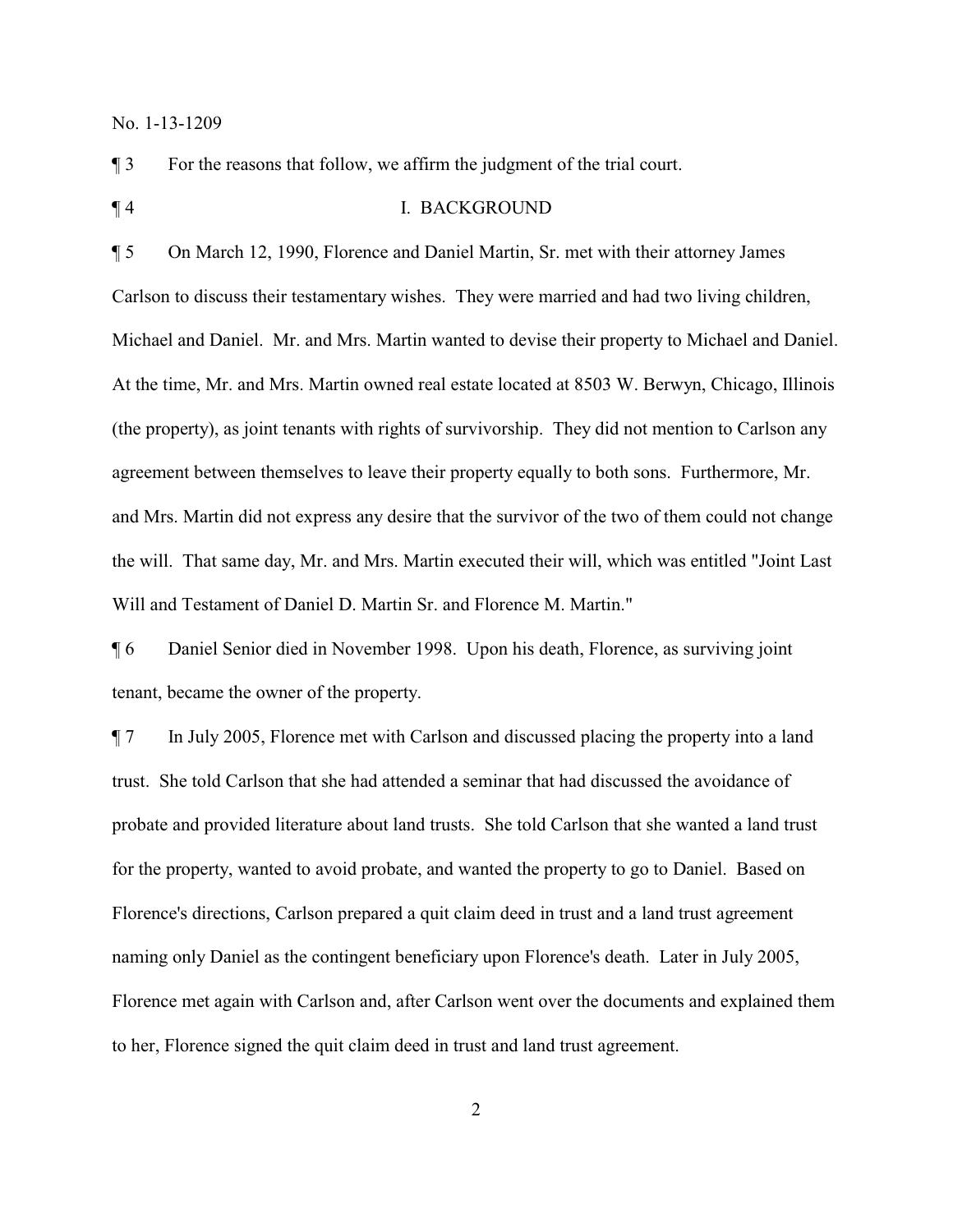¶ 8 Florence died in June 2006. The March 1990 will was admitted to probate in March 2007.

¶ 9 In September 2009, Michael filed a four-count verified complaint for breach of contract, declaratory and other relief. First, Michael alleged breach of contract, contending his parents promised each other that they would "carry out a common dispositive scheme" and that they agreed to pass their assets in accordance with a specific plan, referred to as the " 'joint plan of distribution.' " Michael alleged that the joint plan of distribution became irrevocable upon his father's death. Michael also alleged that, after March 2005, his mother "lacked the mental ability to know and remember who the natural objects of her bounty were." Michael further alleged that he was an intended third party beneficiary of the "contract" between his parents, and that the "purported transfer" of the property in July 2005 by his mother was in breach of that contract. ¶ 10 Second, Michael alleged that Daniel exerted undue influence on Florence and caused the preparation of the July 2005 transfer of the property to the land trust. Third, Michael alleged that Daniel intentionally interfered with Michael's testamentary expectancy in the property. Fourth,

Michael alleged that Florence lacked testamentary capacity because she lacked the mental ability to either comprehend the kind and character of her property or make a disposition of the property according to "a plan formed in her mind." Michael sought a finding of lack of testamentary capacity and the issuance of an injunction against Daniel taking further acts as executor of the will or using any of the estate funds for fiduciary fees for himself.

¶ 11 Daniel subsequently moved to strike the second count of the complaint alleging undue influence and dismiss the third count alleging interference with testamentary expectation. He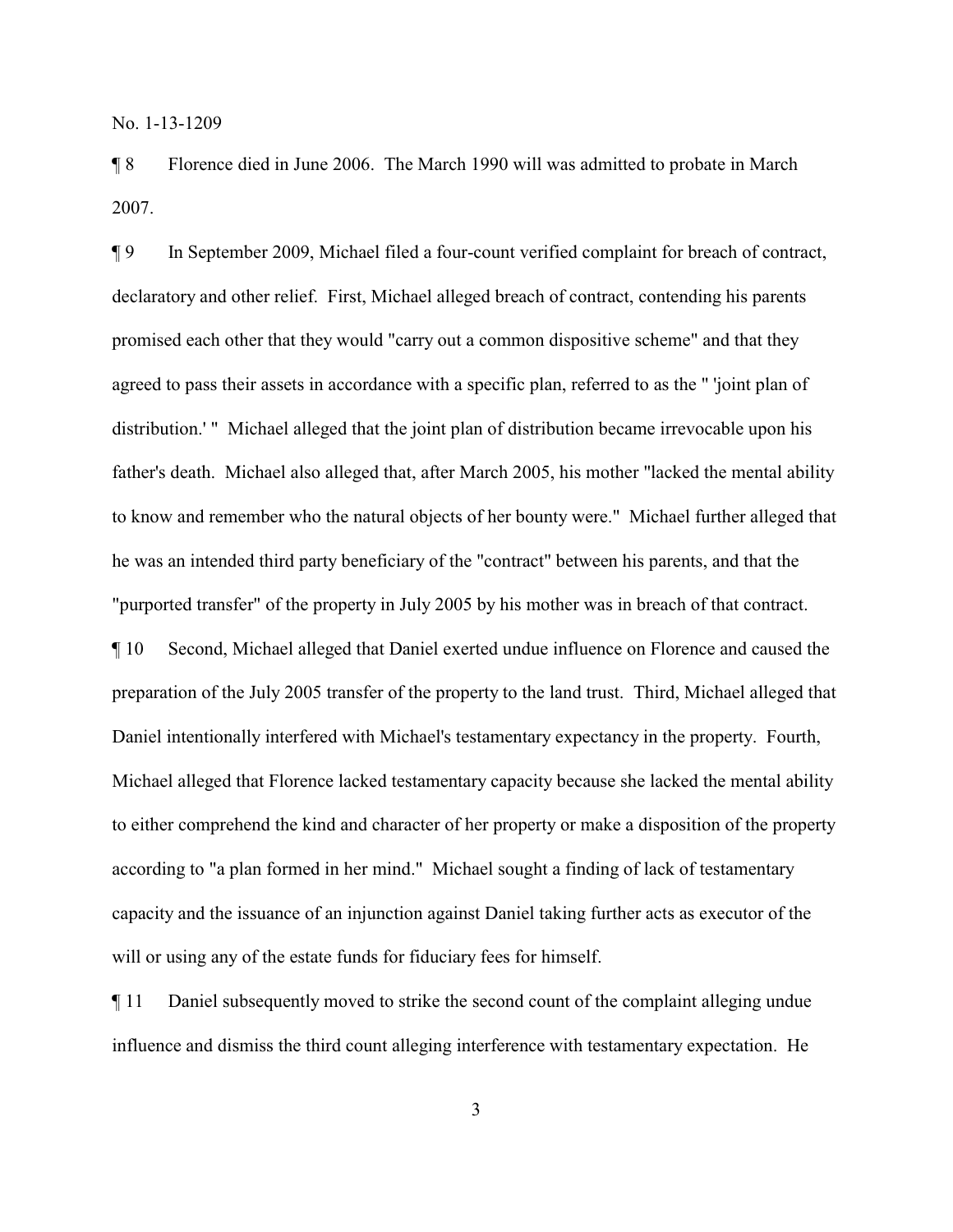answered the complaint and counterclaimed for unjust enrichment, alleging that he had moved into the property in 1998 and resided with Florence until her death, and had expended more than \$350,000 of his own funds to care for Florence and for expenses related to the property.

¶ 12 The trial court denied Daniel's motion to strike the undue influence claim and reserved ruling on the claim for interference with testamentary expectation.

¶ 13 In November 2012, Michael moved for partial summary judgment, pursuant to section 5/2-1005(d) of the Code of Civil Procedure (Code) (735 ILCS 5/2-1005(d) (West 2012)), concerning the claim for breach of contract. Michael sought a determination as a matter of law that his parent's 1990 will was a joint and mutual will under Illinois law, and that his mother's July 2005 transfer of the property to a land trust constituted a breach of her contractual obligations under the will. He supported his motion with testimony from attorney James Carlson's evidence deposition, which was taken in April 2012.

¶ 14 Daniel filed a response and cross-motion for partial summary judgment. His motion referred to an order of November 20, 2012, in which the parties stipulated that the issue of whether the will was joint and mutual would be determined on undisputed facts and that no additional facts relating to that issue would be asserted except for those facts set forth in Michael's motion for partial summary judgment and the Carlson evidence deposition.

¶ 15 In February 2013, the trial court granted Daniel's cross-motion for partial summary judgment, and denied Michael's motion for partial summary judgment. Specifically, the trial court found that the Martins' will was not a joint and mutual will.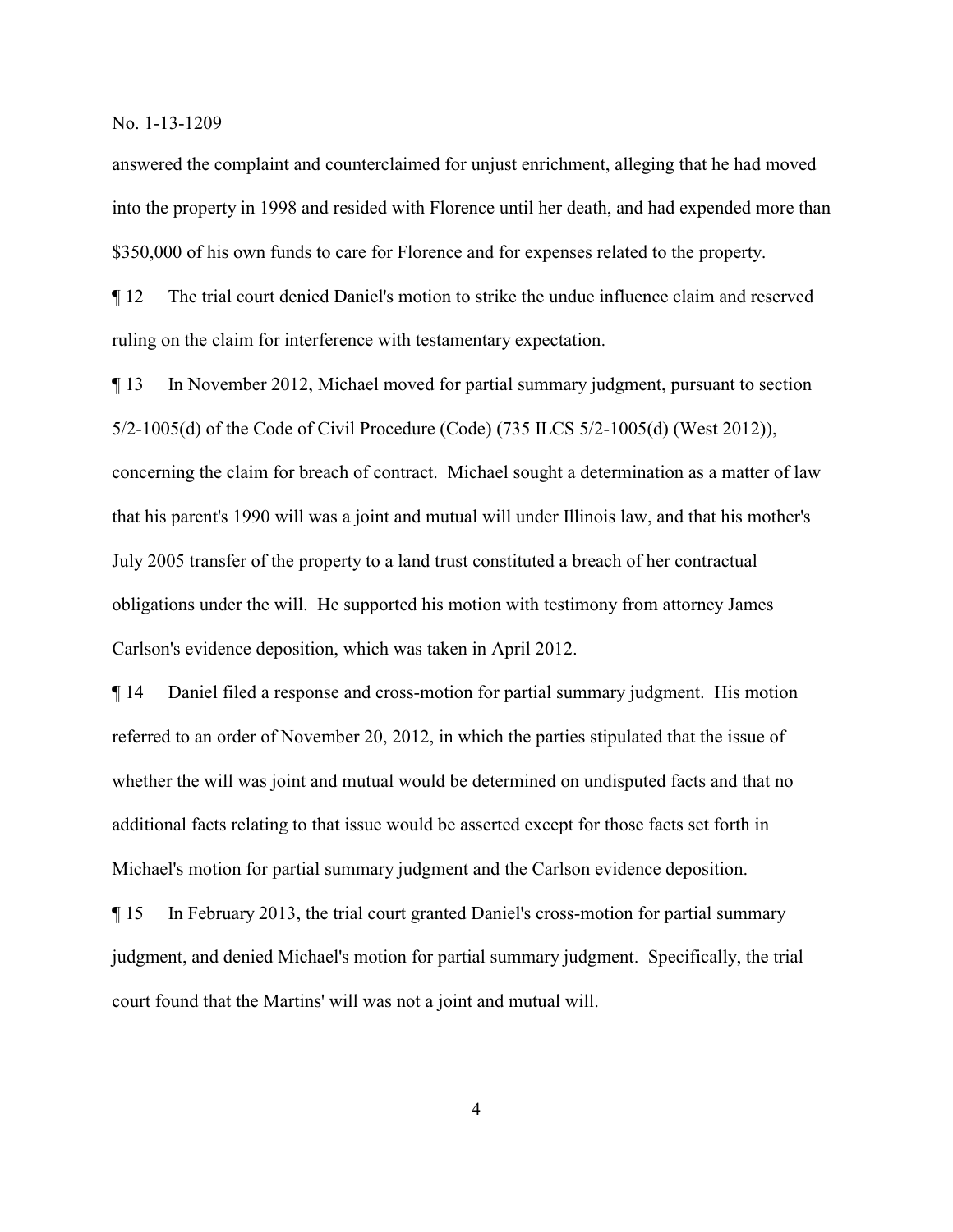¶ 16 Thereafter, Michael filed a motion to dismiss the remaining counts of his complaint. On April 3, 2013, the trial court entered an agreed order that dismissed with prejudice the remaining counts of Michael's complaint, dismissed Daniel's counterclaim without prejudice, made the February 2013 order final and appealable, and found no just reason to delay either enforcement or appeal of the order. On April 8, 2013, Michael filed an appeal.

### ¶ 17 II. ANALYSIS

¶ 18 On appeal, Michael contends that his parents' will was a joint and mutual will under Illinois law; the trial court improperly found as a matter of law that the will was not a joint and mutual will; and his mother's conveyance of the property to a land trust constituted a breach of her contractual obligations under the will.

¶ 19 Section 2-1005(d) of the Code provides that:

"if a party moves for a summary determination of one or more, but less than all, of the major issues in the case, and the court finds that there is no genuine issue of material fact as to that issue \*\*\* the court shall thereupon draw an order specifying the major issue or issues that appear without substantial controversy, and directing such further proceedings upon the remaining undetermined issues as are just." 735 ILCS 5/2-1005(d) (West 2012); see Mohn v. Posegate, 184 Ill. 2d 540, 546-47 (1998).

By filing cross-motions for summary judgment, the parties agree that no material issue of fact exists and that only a question of law is involved. Robson v. Electrical Contractors Assoc., 312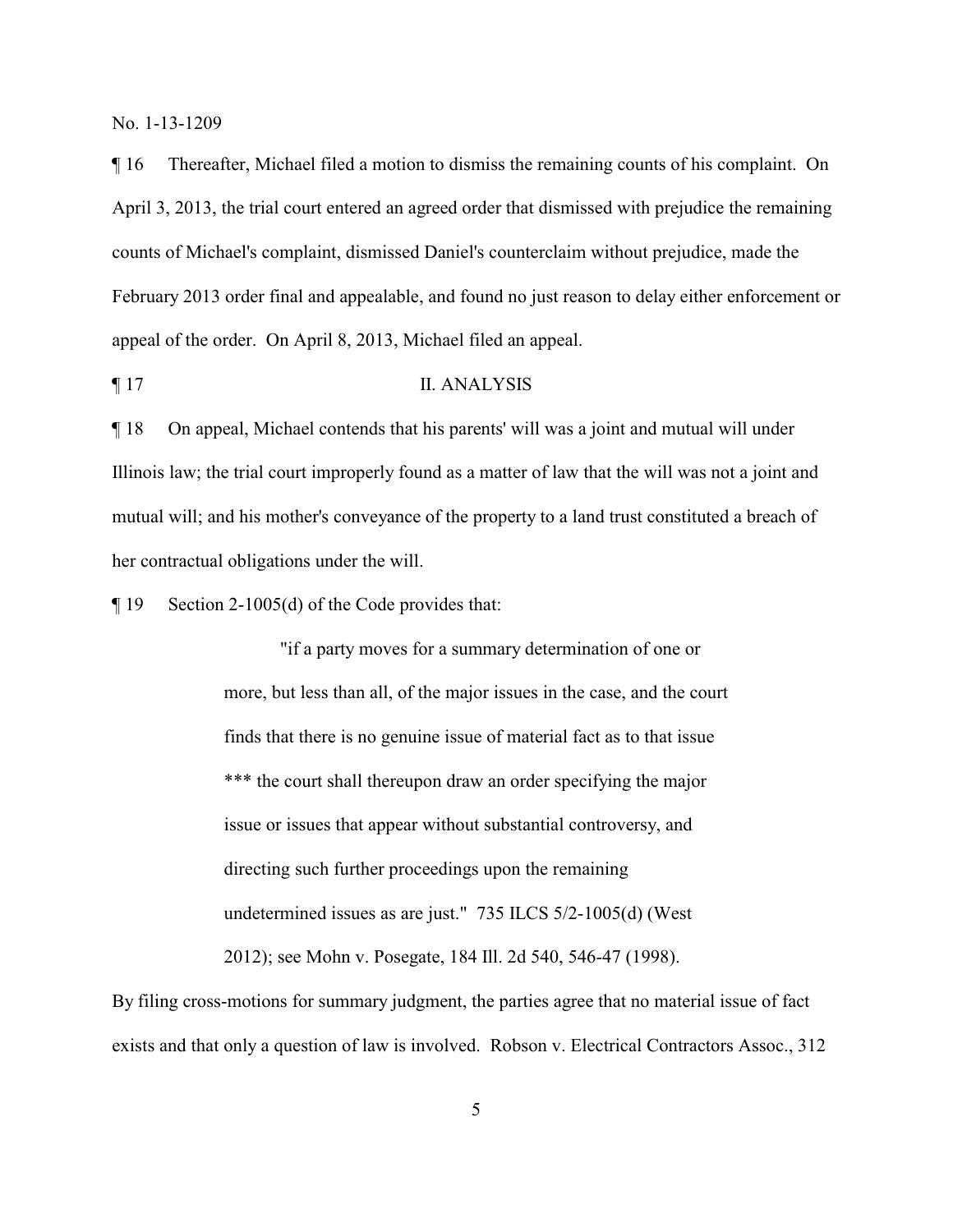Ill. App. 3d 374, 380 (2000). Accordingly, our review of this matter is de novo. See Id.

¶ 20 Michael, in support of his contention that his parents' will was a joint and mutual will under Illinois law, initially asserts that his parents' testamentary intent was established by the clear and unambiguous terms of the will. This contention, however, consists of one threesentence paragraph and merely states general principles of law concerning will construction, i.e., that testator intent is to be construed from the language of the will itself and that where terms are unambiguous, the intent is gathered from the four corners of the document itself without extrinsic evidence. However, Michael's motion for partial summary judgment was supported with attorney Carlson's evidence deposition, which Michael relies upon in his appellate brief and which is before us as part of the pleadings. Moreover, Michael acknowledges in his brief that, "[i]f what is contained in the pleadings and affidavits would constitute all the evidence before the court and upon such evidence the court would be required to direct a verdict, then summary judgment should be entered." Hollmann v. Putman, 260 Ill. App. 3d 737, 740 (1994). Accordingly, we are not limited to the four corners of the will itself but consider also evidence presented in Carlson's deposition. See Hollmann, 260 Ill. App. 3d at 740; see also In re Estate of Briick, 24 Ill. App. 2d 77, 92 (1959) (noting trend of considering other proof outside the will). ¶ 21 Contrary to Michael's assertion that his parents' testamentary intent was established, as a matter of law, by the "clear and unambiguous terms of the will" showing an intent to create a joint and mutual will, neither the language of the document nor the evidence support this conclusion. Furthermore, Michael's contention that the will satisfies the majority of factors to be considered joint and mutual also fails.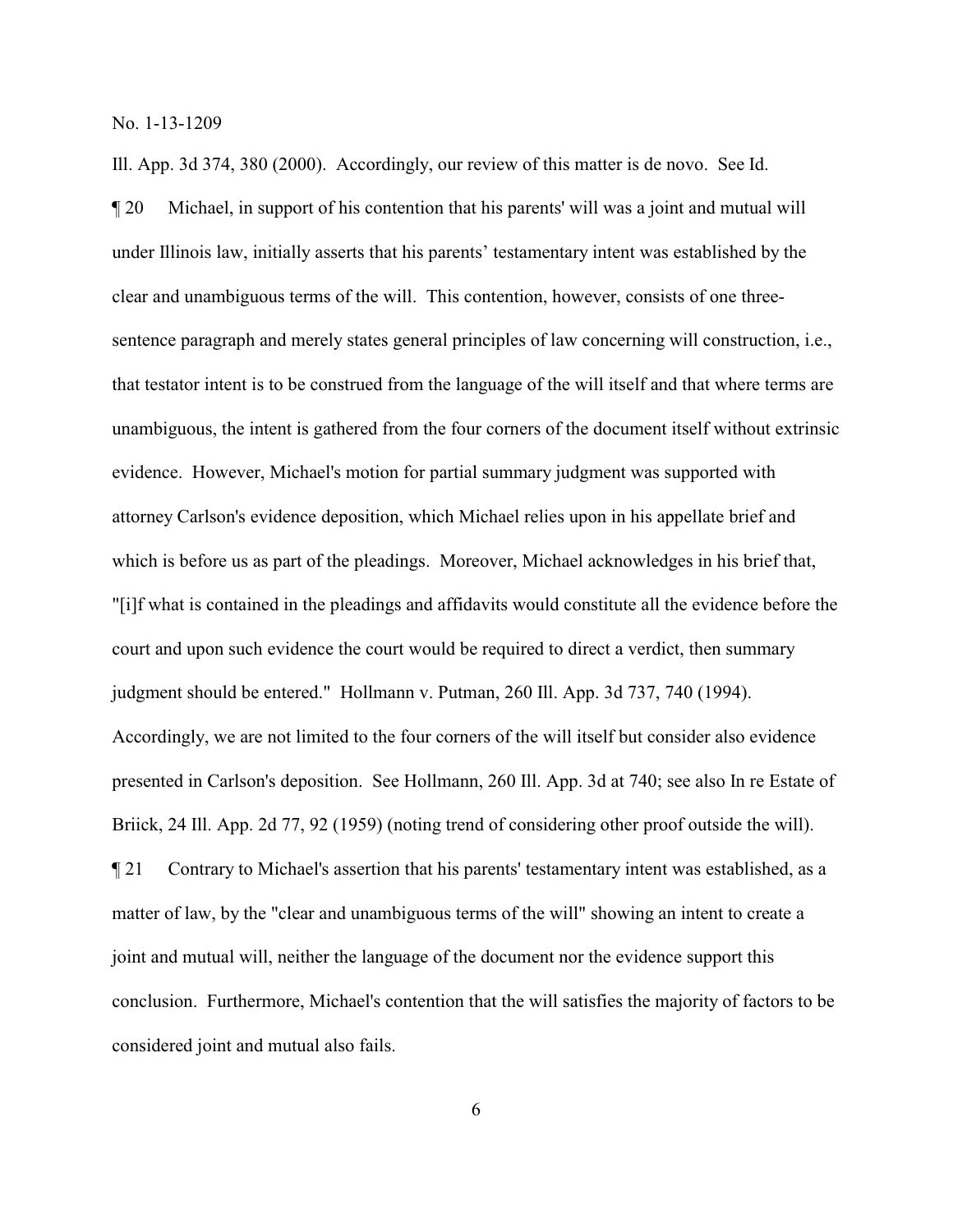¶ 22 Under Illinois law, "[a] 'joint and mutual will' is a single testamentary instrument which contains the wills of two or more persons." Rauch v. Rauch, 112 Ill. App. 3d 198, 200 (1983). Such will is "executed jointly and disposes of property owned \*\*\* jointly by the testators." Id.; see also Kinkin v. Marchesi, 237 Ill. App. 3d 539, 543 (1992). "A joint and mutual will must be executed pursuant to a contract between the testators, requiring the survivor of them to dispose of the property as the will's provisions instruct." Rauch, 112 Ill. App. 3d at 200; see also In re Estate of Signore, 149 Ill. App. 3d 904, 907 (1986).

¶ 23 Although the joint and mutual will may itself comprise the contract between the testators, "[a]s in any contract, some consideration between the parties is necessary." Rauch, 112 Ill. App. 3d at 200; see Jacoby v. Jacoby, 342 Ill. App. 277, 283 (1950) (stating that a "joint will is not of itself, without reference to the terms of the instrument, sufficient evidence of an enforceable contract to devise between the testators"). The contract becomes irrevocable after the death of one of the testators, and the survivor is estopped from disposing of the property other than as contemplated by the will. Rauch, 112 Ill. App. 3d at 200; see also In re Estate of Edwards, 3 Ill. 2d 116 (1954). Earlier decisions determined that, where the joint and mutual will was executed by a husband and wife, their "mutual love and respect" was sufficient consideration (Rauch, 112 Ill. App. 3d at 200 (citing Frazier v. Patterson, 243 Ill. 80 (1909))), but more recently Illinois "courts have expressed their reluctance to permit the fact of joint execution alone to be conclusive and have looked to the provisions of the will itself and to other proof for a contract" (In re Briick, 24 Ill. App. 2d at 92). See also Perino v. Eldert, 229 Ill. App. 3d 602, 604 (1992); In re Estate of Schwebel, 133 Ill. App. 3d 777, 786 (1985).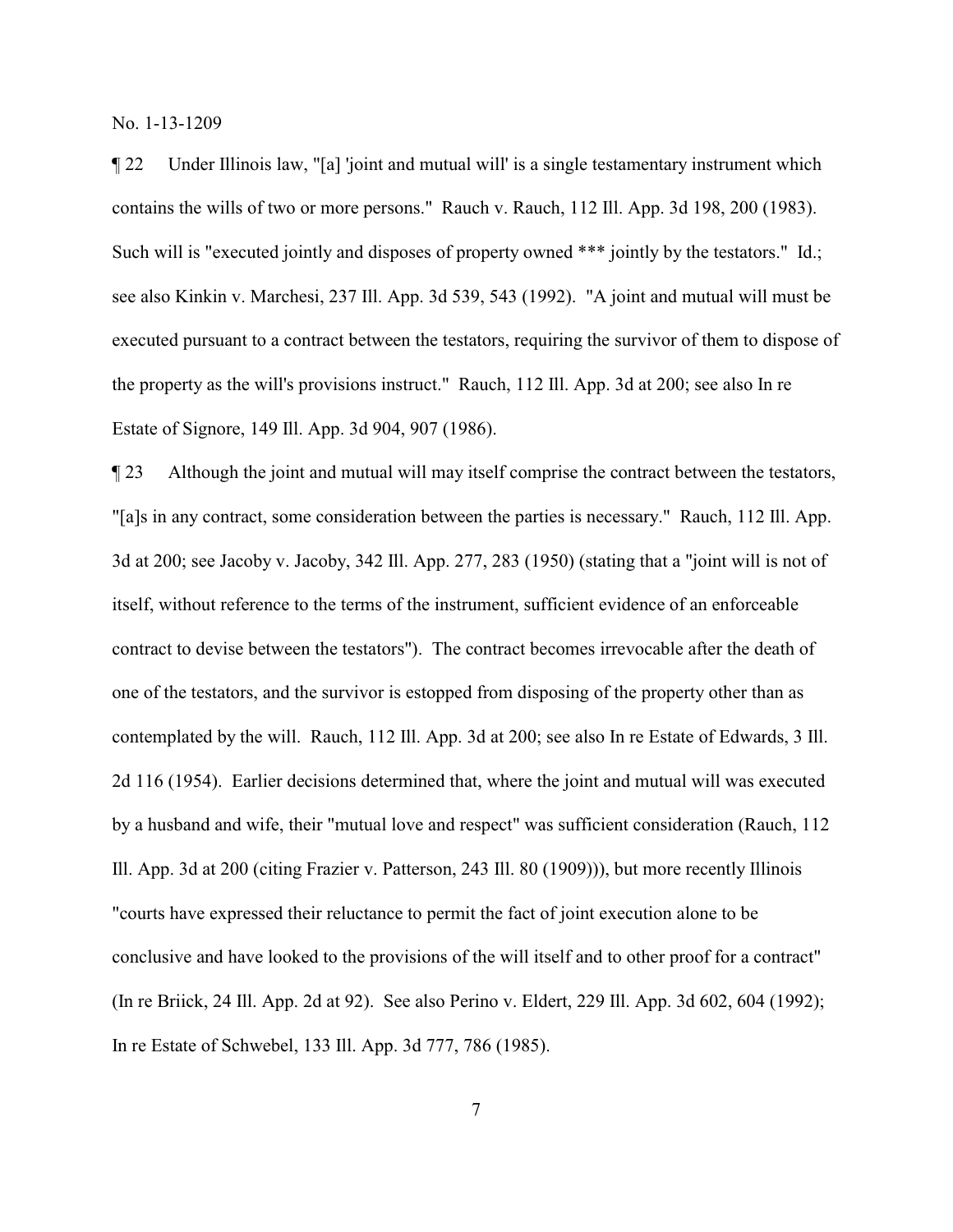¶ 24 The party arguing that the will is joint and mutual has the burden of establishing this point, and the burden must be established by clear and convincing evidence. Kinkin, 237 Ill. App. 3d at 543; Jacoby, 342 Ill. App. at 283 (requiring proof by "clear and satisfactory evidence" that a joint and mutual will was "executed in pursuance to a contract between the parties, and that each will is the consideration for the other"). Further, the party asserting the existence of the contract bears the burden of proof and must establish that the will is contractual as well as testamentary. Jacoby, 342 Ill. App. at 283; In re Signore, 149 Ill. App. 3d at 907. Michael fails to meet his burden because neither the language of the will nor the other evidence support his contention that the will is joint and mutual.

¶ 25 In determining whether a will is joint and mutual, courts view each case individually and, in so doing, consider the following five factors: (1) the label used by the testators; (2) reciprocal provisions in which the testators disposed of their entire estate in favor of the other; (3) a pooling of the testators' interests into one joint fund; (4) a common dispositive scheme disposing of the common fund to their heirs in approximately equal shares; and (5) use by the testators of common plural terms such as "we" and "our" as further evidence of their intent to make a joint and mutual will. Rauch, 112 Ill. App. 3d at 200-01; In re Signore, 149 Ill. App. 3d at 907. Not all five factors support a conclusion here that Mr. and Mrs. Martins' will was joint and mutual. Moreover, Michael fails in his burden of proof because evidence of the testators' intent here is not limited to the document itself (see, *e.g.*, *In re Briick*, 24 Ill. App. 2d at 92); attorney Carlson's testimony in his evidence deposition provides clear and convincing evidence that there was no contractual element and the document at issue was not a joint and mutual will.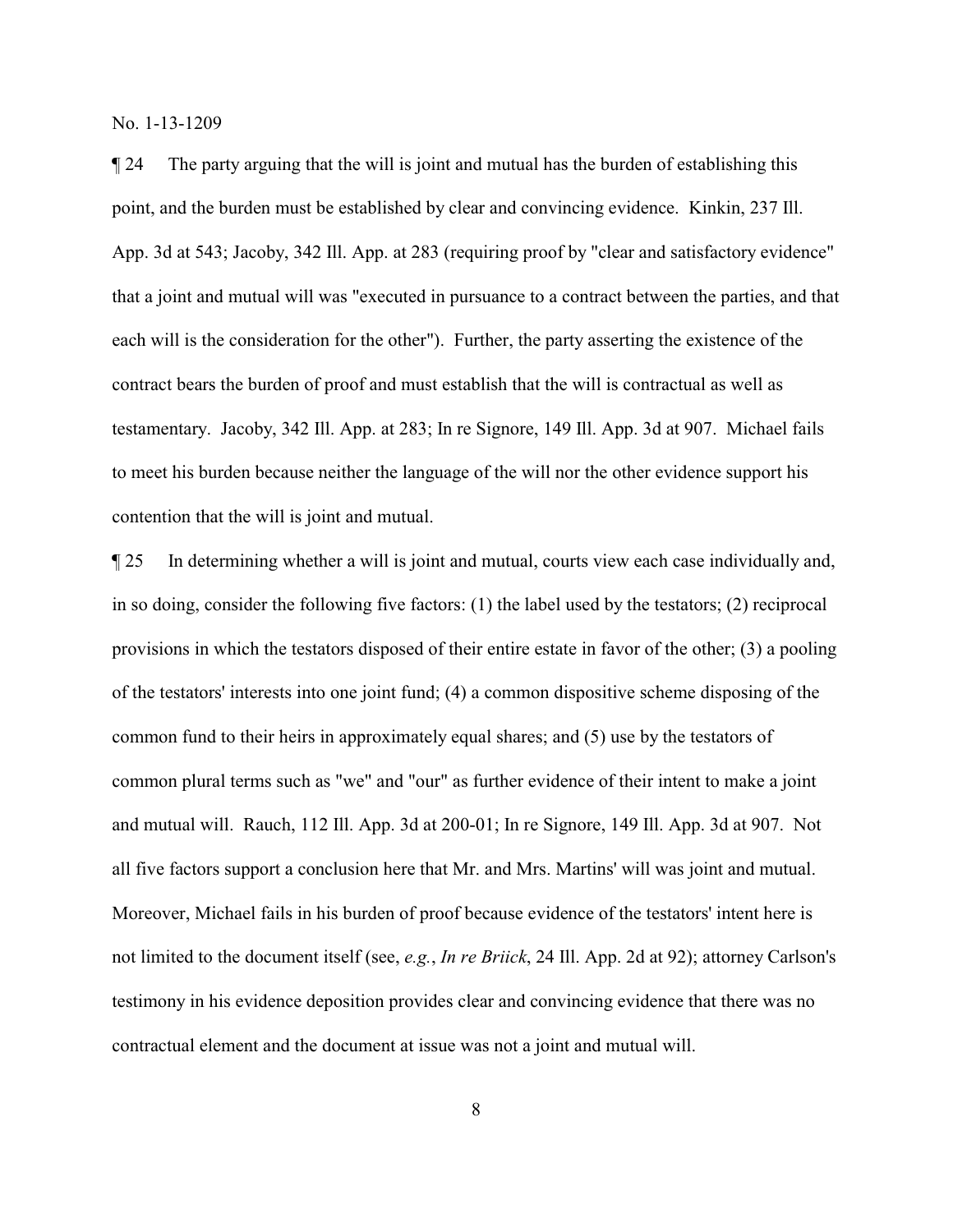¶ 26 Carlson explicitly testified that Florence and Daniel Senior's joint will was not prepared with the intent of having a formal contract or agreement between the two testators. Instead, neither Florence nor Daniel Senior ever mentioned any agreement or contract between them to leave their property to their two sons equally. They never stated that one or the other were prohibited from changing the will upon the death of the first testator, or ever insisted that the other one leave property to both of the children when they died. Rather, Carlson's deposition testimony establishes that their will was prepared as a single document instead of two separate documents because preparing a joint will for a couple was Carlson's typical procedure; the document was not prepared "specifically for them" but was saved in Carlson's computer from a form book. Carlson explicitly testified that preparing a joint will in a single document for the couple was "just [his] standard operating procedure."

¶ 27 Given this evidence that there was no intent between Florence and Daniel Senior to make the will contractual or bind the survivor to the terms of the joint document, Michael's claim that the will was joint and mutual cannot be sustained. Although their will satisfies one of the factors by using plural pronouns, it fails another factor because it is not labeled "joint and mutual." Michael points to the fifth article of the will as proof of the reciprocity, pooling of interests, and common dispositive scheme as other requisite factors of a joint and mutual will. However, this claim is undermined by Carlson's testimony that the will was prepared from a form book, and the Martins did not have the will prepared with an intent that it be a formal contract. Thus, the will's boilerplate language does not establish any agreement whatsoever that the terms were to be irrevocable by the surviving one of the two testators. Rather, this testimony was evidence before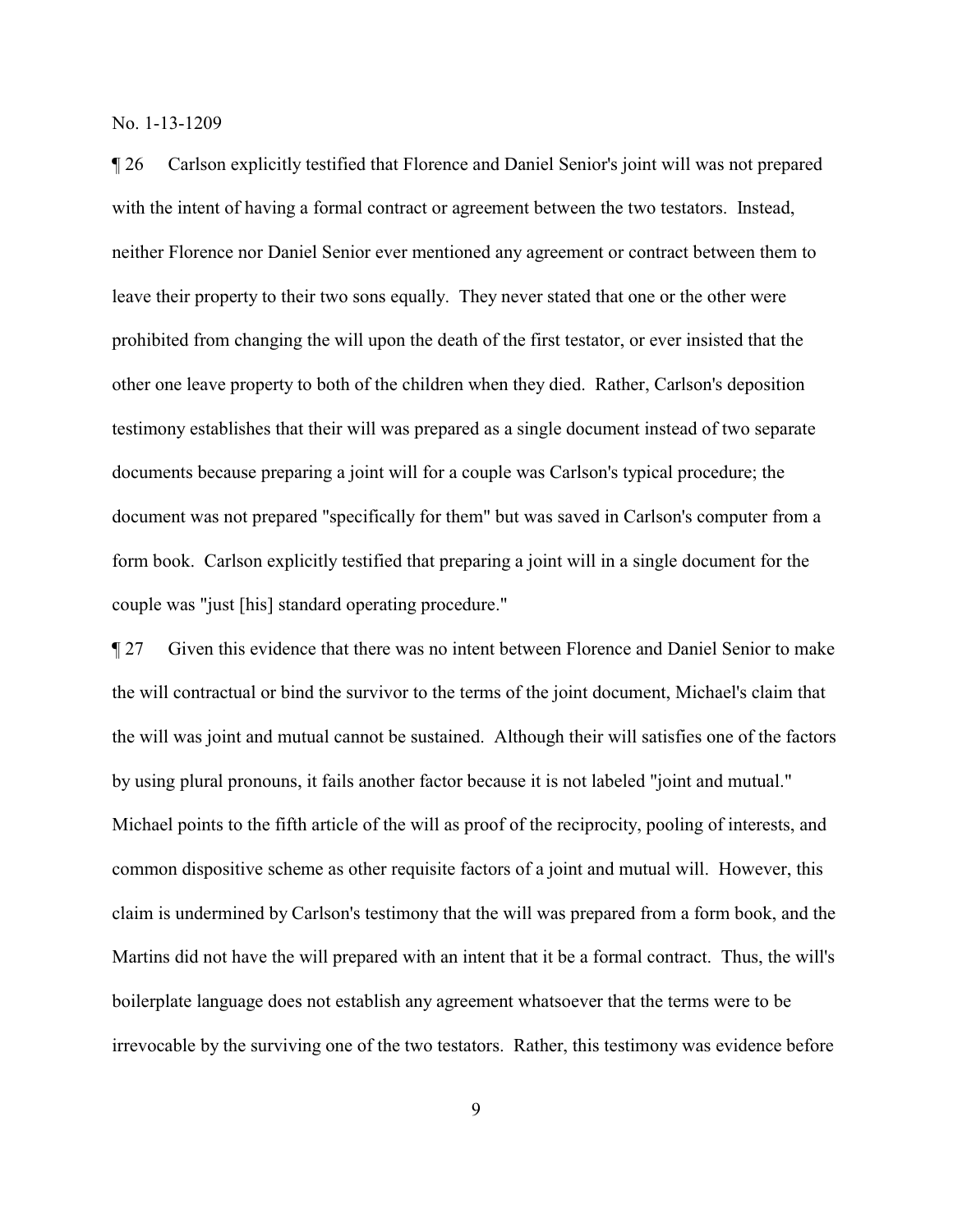the trial court establishing that, contrary to Michael's claim, there was no intent on the part of the Martins to make a contract or bind each other to the terms of the joint will they made in 1990.

¶ 28 Carlson's entire deposition also refutes Michael's contention that there was intent to establish a joint and mutual will. In support of this claim, Michael offers only two statements by Carlson, who said that Florence and Daniel Senior wanted their property to go to their children in equal shares. That testamentary wish was expressed in the sixth article of the joint will giving the entire estate to Daniel and Michael upon the death of the surviving testator. But again, there was no evidence that such testamentary intent was irrevocable. Rather, Florence, as the surviving testator, was not bound by any contract or agreement to keep the same testamentary scheme. Because she was under no such obligation, Florence was fully within her right to change her mind and to leave the property to the son who, according to the evidence, was the one who lived with her and took care of her. See *In re Briick*, 24 Ill. App. 2d at 100-01 (evidence outside the document, including testimony of drafting attorneys, established joint will was matter of convenience and did not prohibit surviving testator from making changes); *accord*. *Jacoby*, 342 Ill. App. at 287.

¶ 29 Finally, Michael's claim that Florence's conveyance of the property to a land trust violated "the contractual terms of the will," fails because, as previously discussed, there were no such contractual terms. The 1990 will prepared by Carlson for Florence and Daniel Senior followed a form book, reflected the attorney's "standard operating procedure," and did not bind either of the testators to any contract or agreement whatsoever. Therefore, there was nothing improper in Florence's conveyance of the property to a land trust which benefitted Daniel.